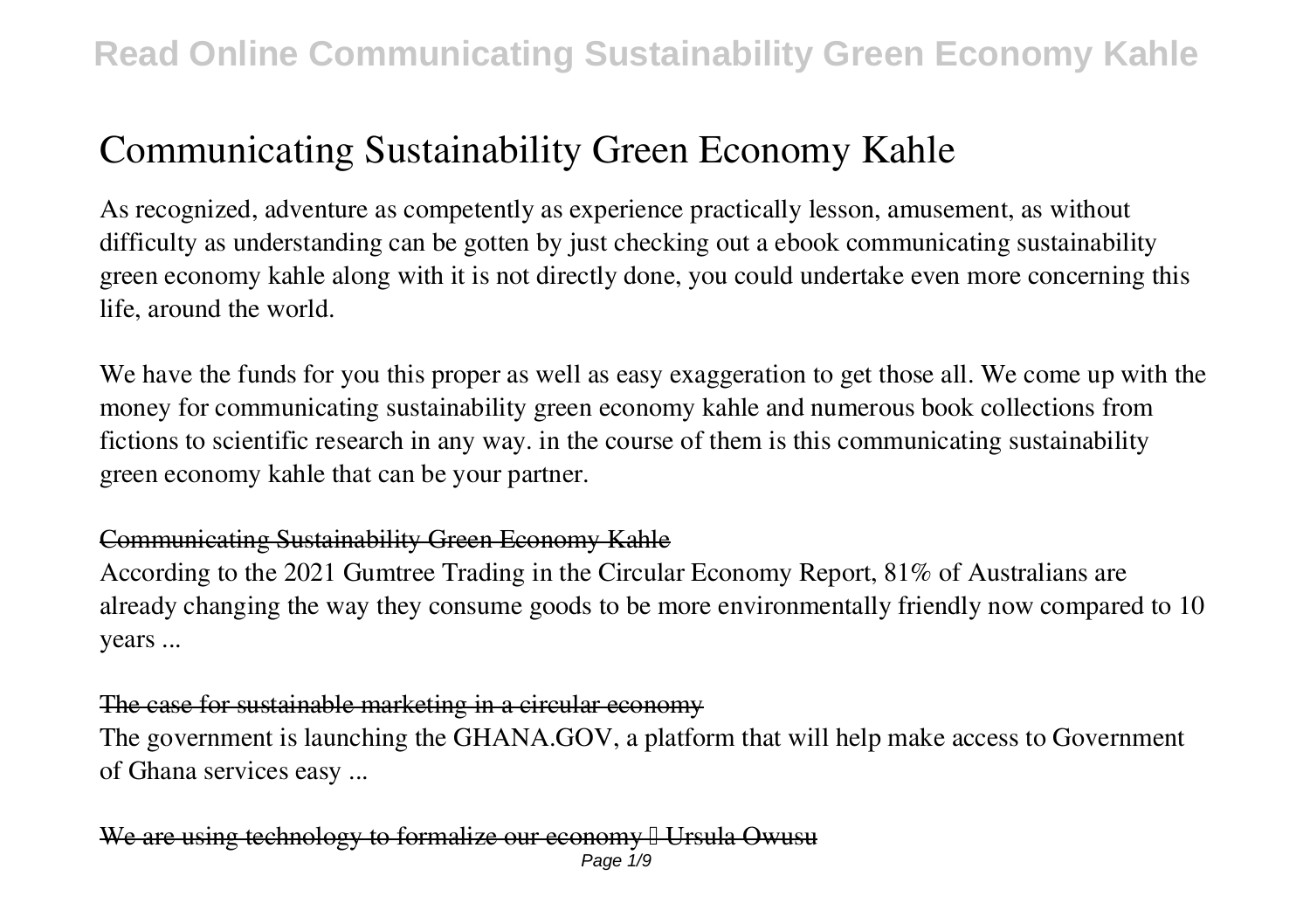Blackbird plc (AIM:BIRD), the developer and seller of the market-leading cloud native video editing platform, Blackbird, is pleased to announce that it has received the London Stock Exchange's Green ...

#### Blackbird has received the Green Economy Mark from the London Stock Exchange

Across the largest US estuary, the Chesapeake Bay, for instance, maps from a geographic information system provide a way to communicate and ... They can use it to plan a sustainable future that ...

#### Creating A Sustainable Future The Revealing Power Of Maps

Spend Matters is focusing on ESG, and particularly sustainability in the procurement context, as a discussion topic with the industry, with other analysts, with vendors, buyers and ...

#### What does sustainability really mean to you? Procurement at Schneider Electric

This  $\Delta$  profit-driven business model may have allowed the economy ... to have a clear sustainability strategy. Simply put, the future of business enterprise is rooted in a sustainable business ...

### Why sustainability is the future of business enterprises

This business trend implies the participation of a C-suite in achieving Sustainable Development Goals and building a better reality ...

### The Rise of Social Enterprises: Business That Leads a Sustainable Future

A report released last week by The School of Public Policy referred to Albertalls agri-food industry as a "gentle giant that<sup>[]</sup>s about to awaken." ...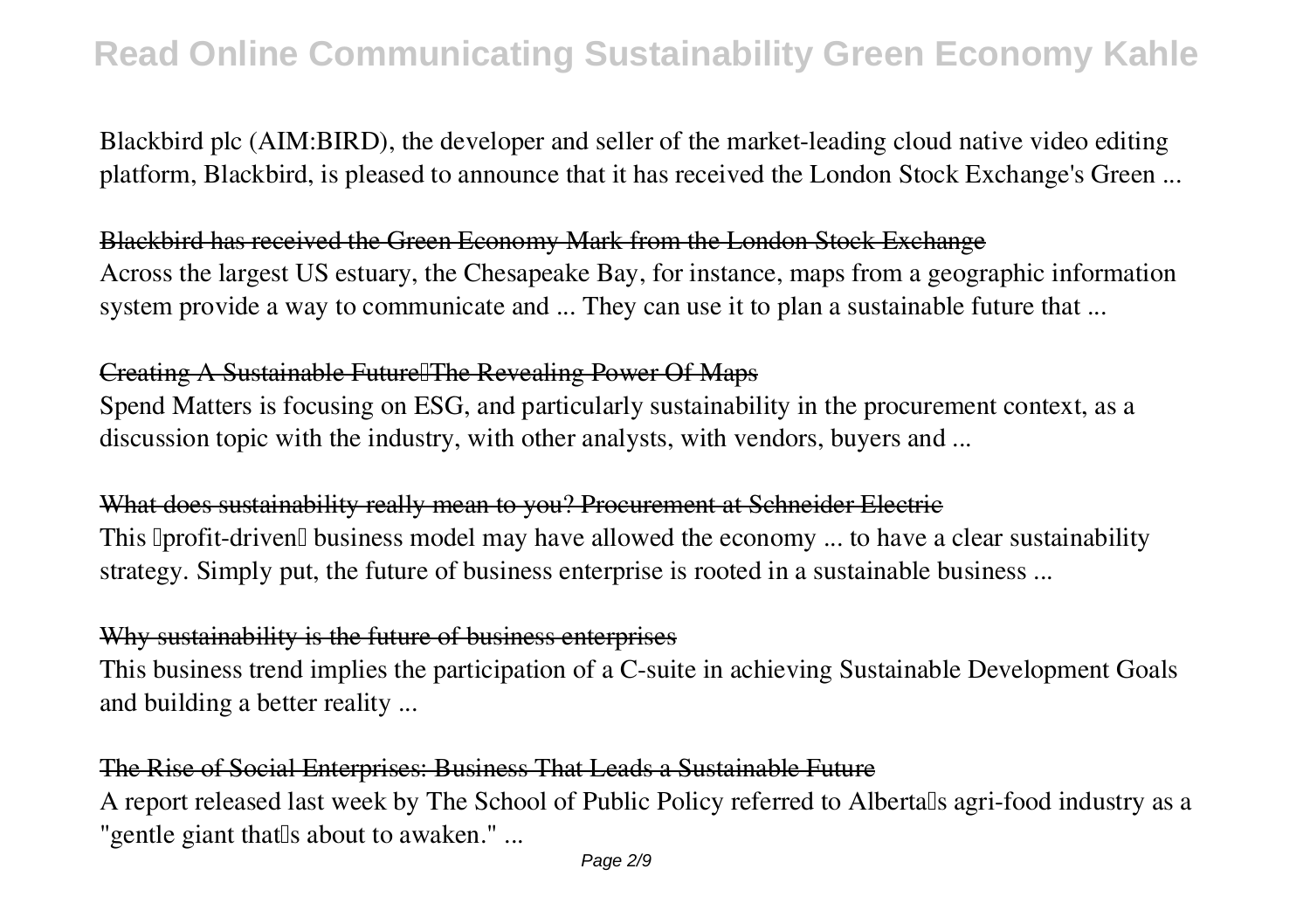Alberta<sup>ll</sup>s agri-food industry has potential to kick-start economy post pandemic: report In the spirits market, it<sup> $\parallel$ </sup> s incredibly clear how brands $\parallel$  and especially premium brands $\parallel$  seek to differentiate by connecting with consumers through packaging, which translates into pricing power.

### O-I Glass Bringing a Sustainable Focus to Spirits Packaging

Company has integrated the goals of the United Nations Sustainable Development Goals into its strategy and measured its impact on them.

Telefónica presents 'A connected world, a sustainable world', the Report on its contribution to the SDGs We work with policy-makers and financial regulators to support the shift to a low-carbon economy. We also collaborate ... WWF works with industry leaders to communicate the importance of financing ...

#### Why sustainable finance is important

Beyond the obvious negative effects, the Covid-19 pandemic emphasized several opportunities for Romania, not only to rebuild the economy, but also to ...

Leonardo BADEA, PhD: Five criteria for a sustainable industrial development in Romania E Blackbird PLC 0 8 July 2021. Blackbird has received the Green Economy Mark from the London Stock Exchange. Blackbird ...

### Blackbird PLC - Blackbird receives Green Economy Mark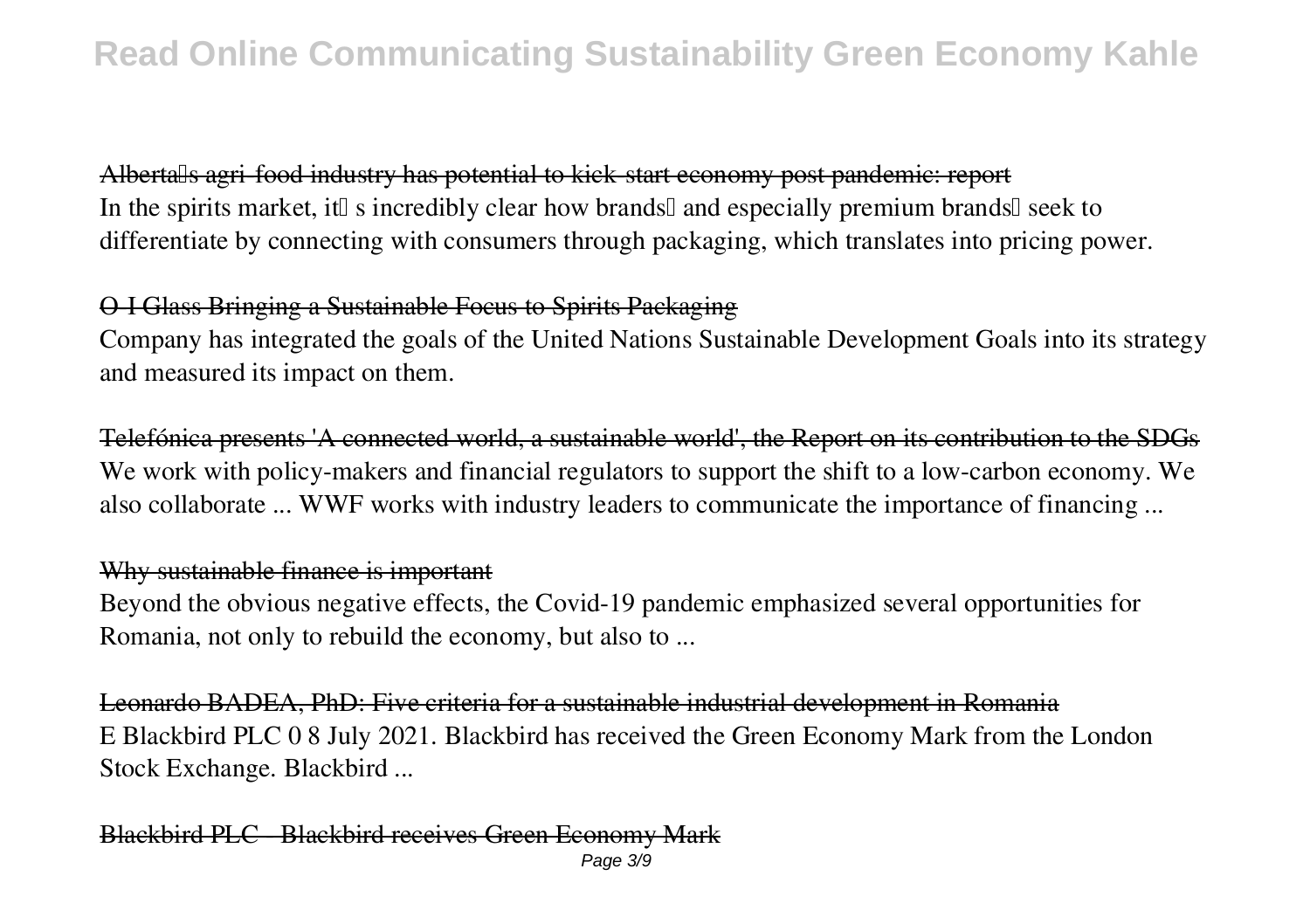The Caribbean Hotel and Tourism Association (CHTA) is strengthening its collaboration with one of the world's leading conservation organisations, The Nature Conservancy (TNC), to promote sustainable ...

CHTA partners with global conservation organisation to promote sustainable tourism What goes around definitely comes around as far as the circular economy is concerned. The aim is to eradicate waste by utilizing what we already have on the planet and keep items in working order to ...

#### Nine Start-Ups Leading the Circular Economy

Thirty-eight countries in the African continent are bordered by the ocean or the sea, but for 70% of them, their maritime exclusive economic zones are largely under-exploited. The maritime zones under ...

#### Africa's Potential in the Blue Economy Highlighted in the World Water Congress

Within the Communication on Progress ... to accelerate our drive to further a sustainable, diverse, and inclusive business and a more circular economy. In this 2020 report, we are proud to ...

#### Aptar Releases 2020 Corporate Sustainability Report

The company also seeks to move towards a circular economy with a cycle of recovering ... "Coway's commitment to a sustainable future through various efforts has continued for more than a decade.

### Coway Continues the ESG Initiatives for a Sustainable Future

We should design a new, more sustainable way to fly ... As President Biden recently said, we can "take" action to build an economy that is not only more prosperous, but healthier, fairer, and ...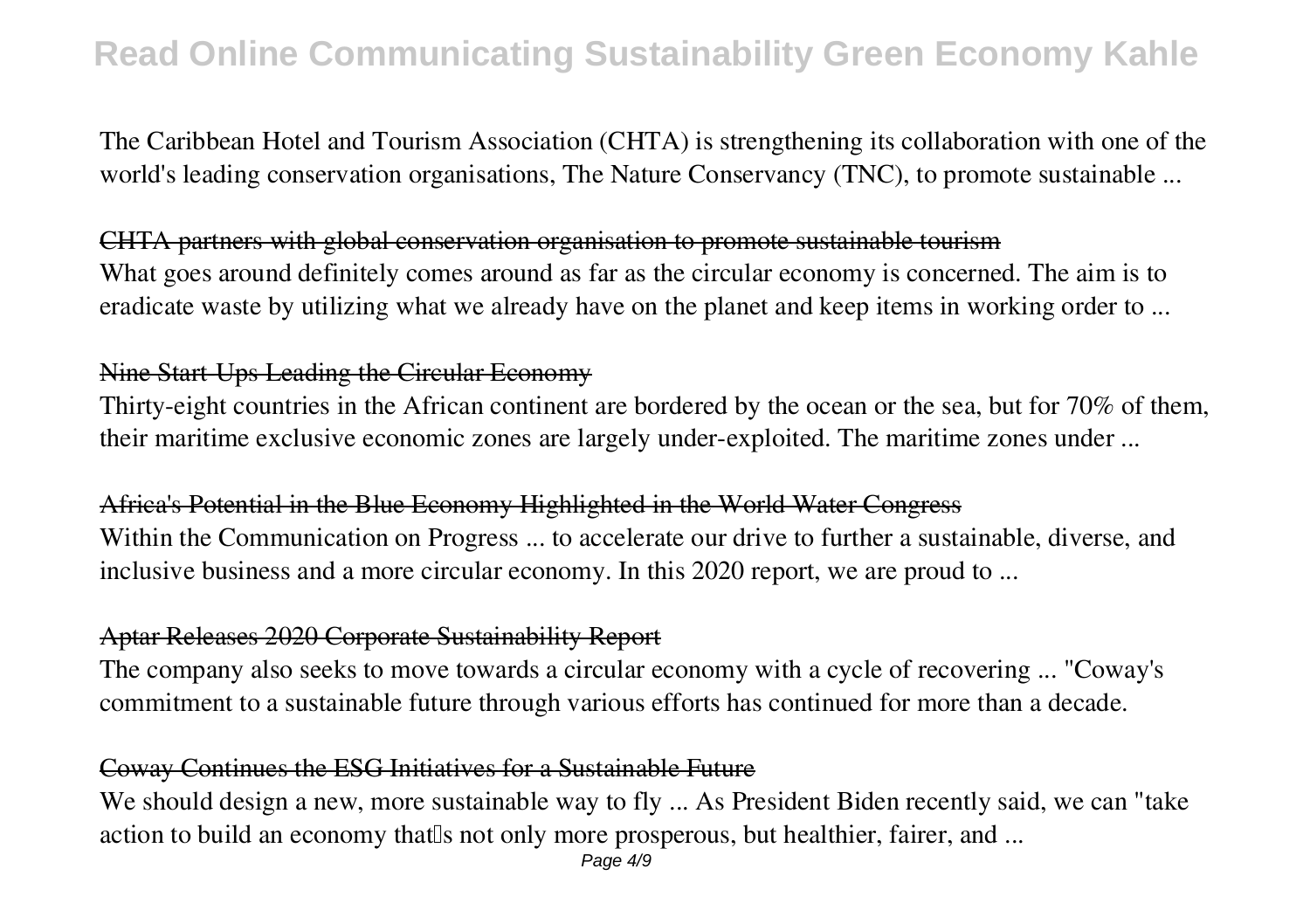With chapters written by experts in their field, this volume advances the understanding of theory and successful practice of marketing and promoting environmental sustainability. The book includes topics such corporate advertising strategy related to sustainability, corporate social responsibility advertising, greenwashing, advertising related to values, persuasion and persuasion knowledge in sustainability marketing, social media and sustainability, and advertising and public policy.

With chapters written by experts in their field, this volume advances the understanding of theory and successful practice of marketing and promoting environmental sustainability. Some experts predict that the next big trend in business will involve the green economy. Yet, communicating sustainability to consumers provides a set of challenges for marketers that do not necessarily follow all the rules of other types of marketing communication. In many ways the concept of sustainability challenges the core ideals of promoting consumption. Accordingly, this book identifies for researchers and practitioners the barriers that keep customers from engaging in environmentally sustainable consumption and find ways to overcome those barriers. The book includes topics such corporate advertising strategy related to sustainability, corporate social responsibility advertising, greenwashing, advertising related to values, persuasion and persuasion knowledge in sustainability marketing, social media and sustainability, and advertising and public policy.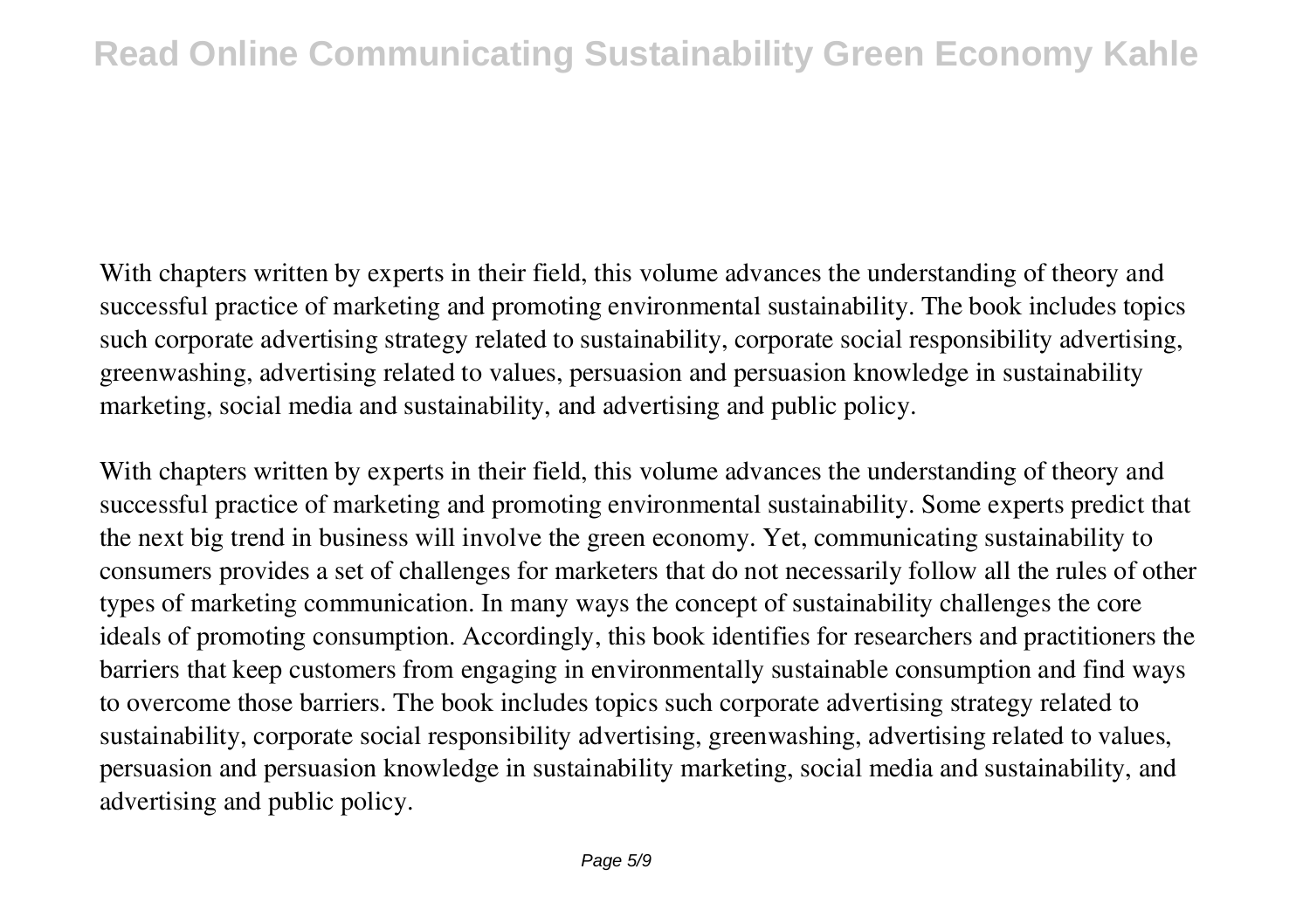This unique handbook maps the growing field of consumer psychology in its increasingly global context. With contributions from over 70 scholars across four continents, the book reflects the crosscultural and multidisciplinary character of the field. Chapters relate the key consumer concepts to the progressive globalization of markets in which consumers act and consumption takes place. The book is divided into seven sections, offering a truly comprehensive reference work that covers: The historical foundations of the discipline and the rise of globalization The role of cognition and multisensory perception in consumers<sup>[]</sup> judgements The social self, identity and well-being, including their relation to advertising Social and cultural influences on consumption, including politics and religion Decision making, attitudes and behaviorally based research Sustainable consumption and the role of branding The particularities of online settings in framing and affecting behavior The Routledge International Handbook of Consumer Psychology will be essential reading for anyone interested in how the perceptions, feelings and values of consumers interact with the decisions they make in relation to products and services in a global context. It will also be key reading for students and researchers across psychology and marketing, as well as professionals interested in a deeper understanding of the field.

Communicating Sustainability is a book of evidence-based strategies for making sustainability vivid, accessible, and comprehensible. To do this, it brings together research from a range of specialties including cognitive psychology, visual perception, communication studies, environmental design, interpretive exhibit design, interpretive signage, wayfinding, storytelling, courtroom litigation, information graphics, and graphic design to illustrate not only what approaches are effective but why they work as they do. The topic of sustainability is vast and complex. It interconnects multiple dimensions of human culture and the biosphere and involves a myriad of systems and processes, many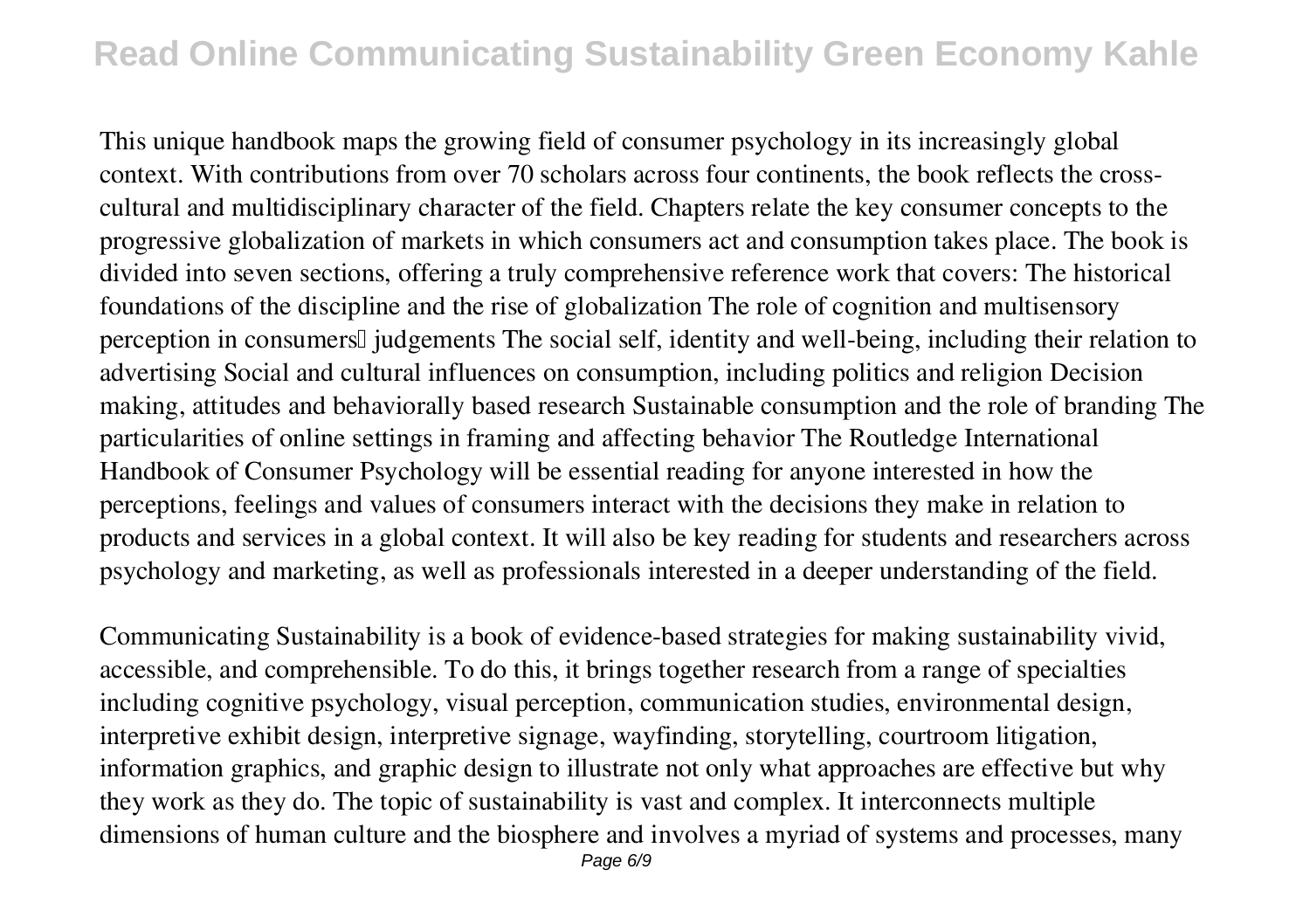of which are too large, too small, too fast, or too slow to see. Many people find verbal explanations about all of this too abstract or too complicated to understand, and for most people the concepts of sustainability are regarded as quirky, peripheral, and not essential to everyday life. Yet the challenges of sustainability concern the very survival of most species of life on Earth, including the human species. In order for life as we know it to survive and thrive into the future, sustainability must become broadly understood up everyone, not just activists or specialists. This book offers tools to help make complex systems and nuanced, abstract ideas concrete and comprehensible to the broadest range of people. The goal of communication, and of this book, is to build understanding.

This book is a printed edition of the Special Issue "Sustainable Consumer Behavior" that was published in Sustainability

Globally we are being confronted by the depletion of many natural resources as a result of unsustainable use and increasing global population. Although the debate on the bioeconomy has gained momentum in recent decades, the interest in certifications and standards for biobased products is still weak. This book aims to fill this gap by promoting a holistic approach, which covers environmental, social and economic sustainability aspects and pushes forward the development of a circular, biobased economy. This book promotes the development of sustainability schemes (including standards, labels and certifications) for the assessment of biobased products, which are fundamental to the establishment of a cutting-edge sustainable bioeconomy. Chemical-related, globally relevant case studies are used throughout the book. The content covers a range of issues from upstream and downstream environmental, techno-economic and social assessment, to crosscutting issues such as indirect land use change (iLUC) and end-of-life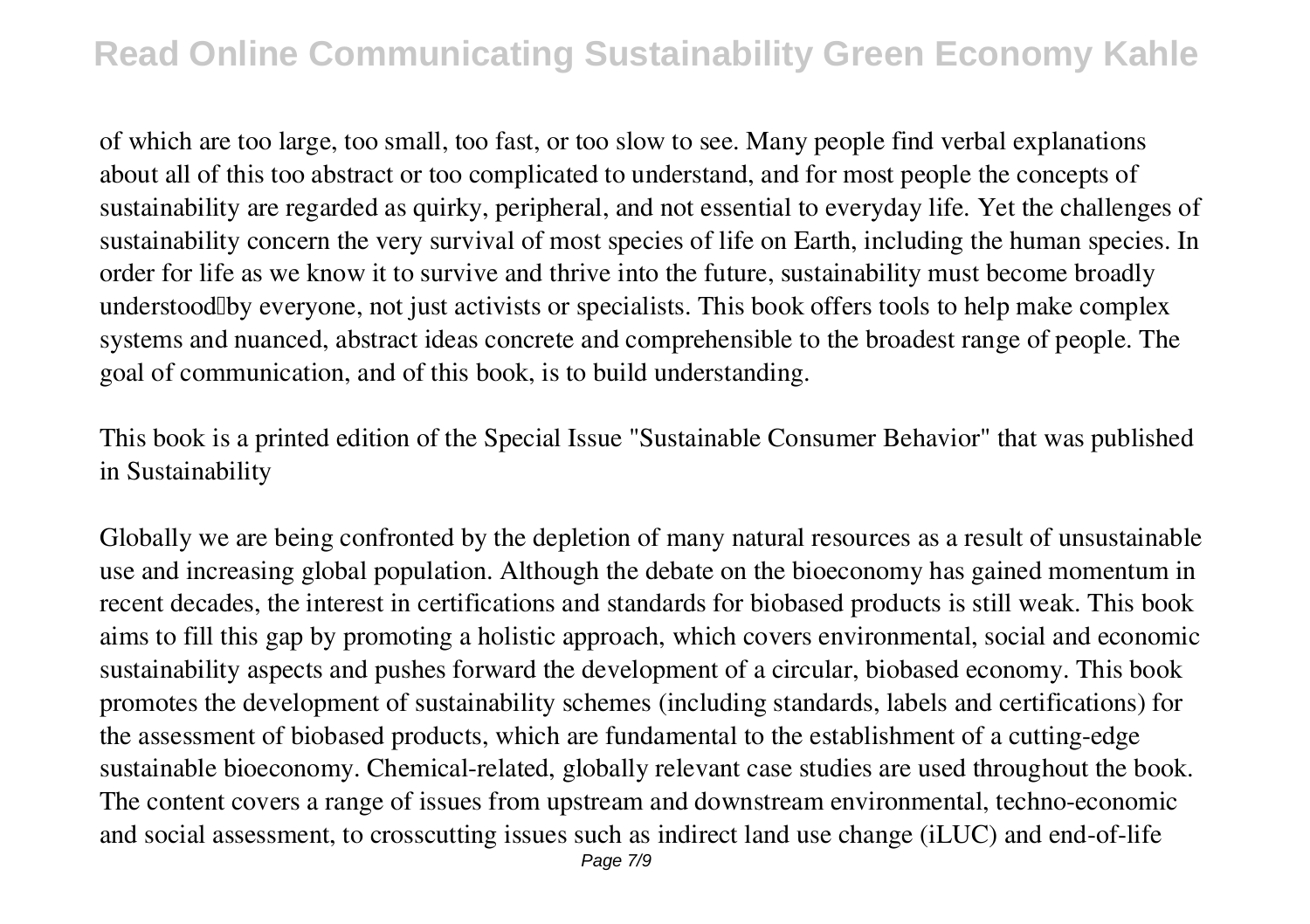options. The chapters included in this book will provide a comprehensive review of recent works on life cycle assessment (LCA), life cycle costing (LCC) and social life cycle assessment (s-LCA) methodologies. An important resource for researchers, industrial professionals and policy makers involved in the bioeconomy.

These proceedings contain research papers that were accepted for presentation at the 14th International Conference Inter-Eng 2020 ,Interdisciplinarity in Engineering, which was held on 8<sup>[1]</sup> October 2020, in Târgu Mureș, Romania. It is a leading international professional and scientific forum for engineers and scientists to present research works, contributions, and recent developments, as well as current practices in engineering, which is falling into a tradition of important scientific events occurring at Faculty of Engineering and Information Technology in the George Emil Palade University of Medicine, Pharmacy Science, and Technology of Târgu Mures, Romania. The Inter-Eng conference started from the observation that in the 21st century, the era of high technology, without new approaches in research, we cannot speak of a harmonious society. The theme of the conference, proposing a new approach related to Industry 4.0, was the development of a new generation of smart factories based on the manufacturing and assembly process digitalization, related to advanced manufacturing technology, lean manufacturing, sustainable manufacturing, additive manufacturing, and manufacturing tools and equipment. The conference slogan was **IEurope**ls future is digital: a broad vision of the Industry 4.0 concept beyond direct manufacturing in the company.